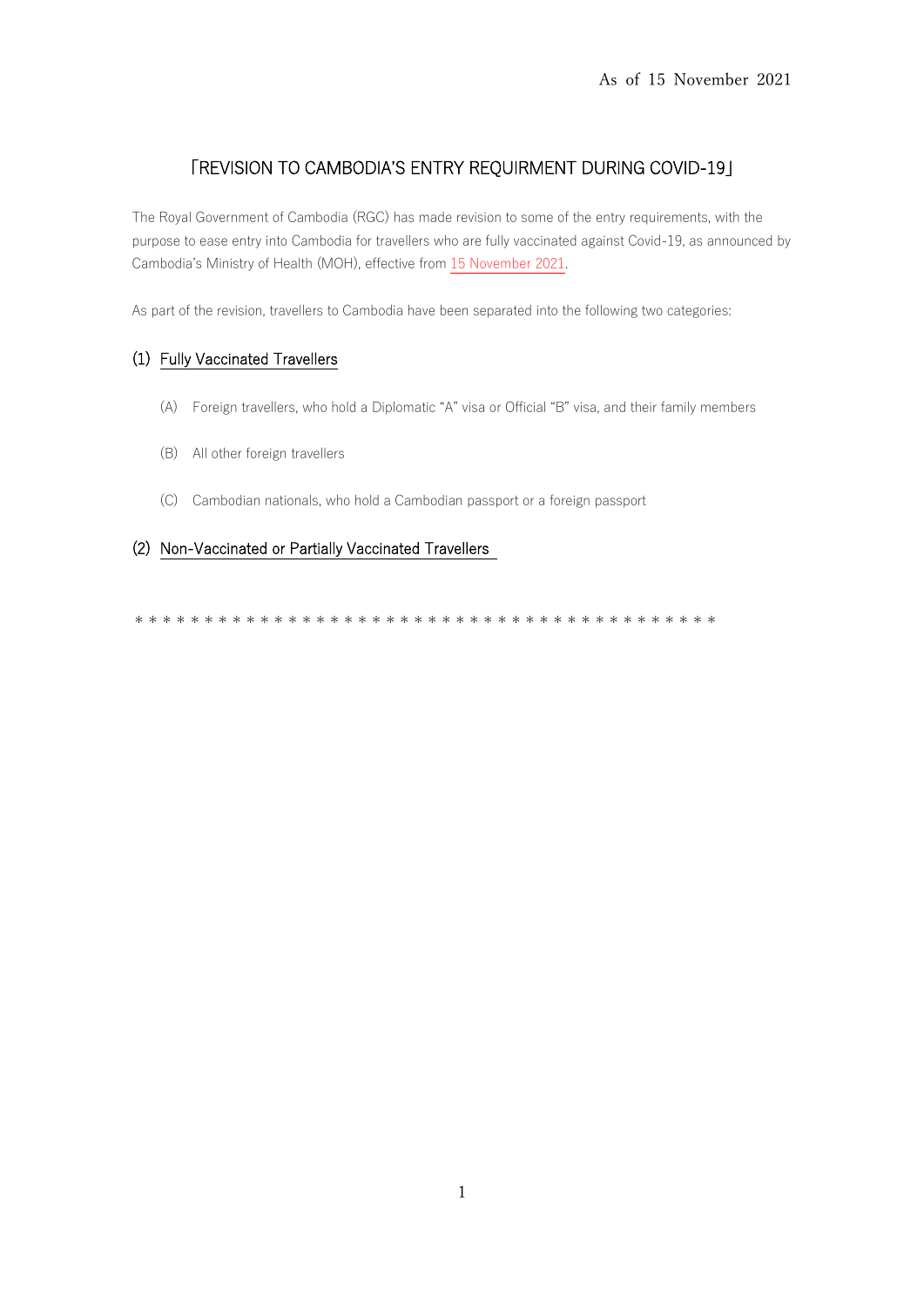# (1) Fully Vaccinated Travellers

### (A) Foreign travellers, who hold a Diplomatic "A" visa or Official "B" visa, and their family members

### Before Departure to Cambodia

The following documents are required:

- ① Valid Diplomatic "A" or Official "B" visa issued by the Cambodia embassy/Honorary Consulates ※ For non-Diplomatic or Official passport holders only
- ② Vaccination card or certificate
- ③ Covid-19 negative test certificate (in English), issued within 72 hours prior to departure from point of embarkation.
	- ※ Refer to ANNEX for specific requirement on Negative Test Certificate

### After Arrival in Cambodia

- ① Present valid visa (※ For non-Diplomatic or Official passport holders only), Covid-19 negative test certificate (issued within 72 hours prior to departure), and vaccination card/certificate at immigration in Cambodia.
- ② Once documents are confirmed, traveller will proceed to undergo Antigen Rapid Test (ART) for Covid-19, with waiting time of 15~20 minutes,
- ③ If test result is negative, traveller will not be required to undergo quarantine.
- ④ If test result is positive, traveller will be transferred to MOH medical treatment centre.

### (B) All other foreign travellers

### Before Departure to Cambodia

The following documents are required:

- ① Valid visa issued by the Cambodia embassy/Honorary Consulates ※ Except for travellers under the Visa Exemption List
- ② Vaccination card/certificate
- ③ Covid-19 negative test certificate (in English), issued within 72 hours prior to departure from point of embarkation.
	- ※ Refer to ANNEX for specific requirement on Negative Test Certificate
- ④ FORTE Covid-19 insurance (Recommendable)
	- ※ Covid-19 insurance can be purchased from FORTE Insurance company. (USD90, with validity of 20 days, [https://www.forteinsurance.com/covid-19-insurance/\)](https://www.forteinsurance.com/covid-19-insurance/)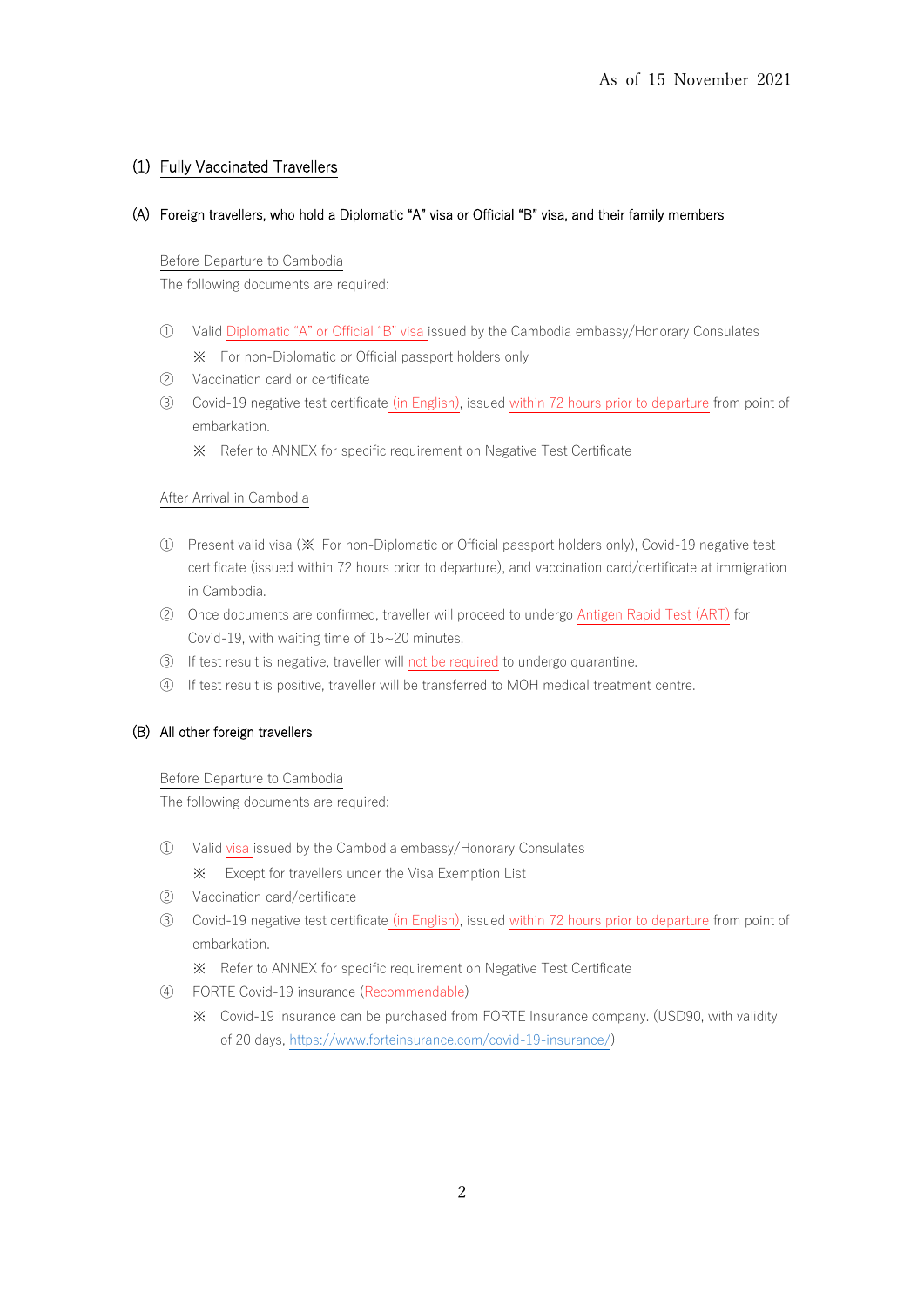### After Arrival in Cambodia

- 1) Present valid visa (※ Except for travellers under the Visa Exemption List), Covid-19 negative test certificate (issued within 72 hours prior to departure), vaccination card/certificate, and FORTE insurance certificate at immigration in Cambodia.
- 2 Once documents are confirmed, traveller will proceed to undergo Antigen Rapid Test (ART) for Covid-19, with waiting time of 15~20 minutes,
- 3 If test result is negative, traveller will not be required to undergo quarantine.
- 4) If test result is positive, traveller will be transferred to MOH medical treatment centre.

### (C) Cambodian nationals, who hold a Cambodian passport or a foreign passport

#### Before Departure to Cambodia

The following documents are required:

- 1 Valid Khmer "K" visa issued by the Cambodia embassy
	- \* For Cambodian nationals who are holders of a foreign passport only
- (2) Vaccination card/certificate
- 3 Covid-19 negative test certificate (in English), issued within 72 hours prior to departure from point of embarkation.
	- \* Refer to ANNEX for specific requirement on Negative Test Certificate

#### After Arrival in Cambodia

- (1) Present valid visa (※ For K-visa holders only), Covid-19 negative test certificate (issued within 72 hours prior to departure), and vaccination card/certificate at immigration in Cambodia.
- 2 Once documents are confirmed, traveller will proceed to undergo Antigen Rapid Test (ART) for Covid-19, with waiting time of 15~20 minutes,
- 3 If test result is negative, traveller will not be required to undergo quarantine.
- (4) If test result is positive, traveller will be transferred to MOH medical treatment centre.

## (2) Non-Vaccinated or Partially Vaccinated Travellers

### Before Departure to Cambodia

The following documents are required:

- 1) Valid visa issued by the Cambodia embassy/Honorary Consulates \* Except for travellers under the Visa Exemption List
- 2 Covid-19 negative test certificate (in English), issued within 72 hours prior to departure from point of embarkation.
	- \* Refer to ANNEX for specific requirement on Negative Test Certificate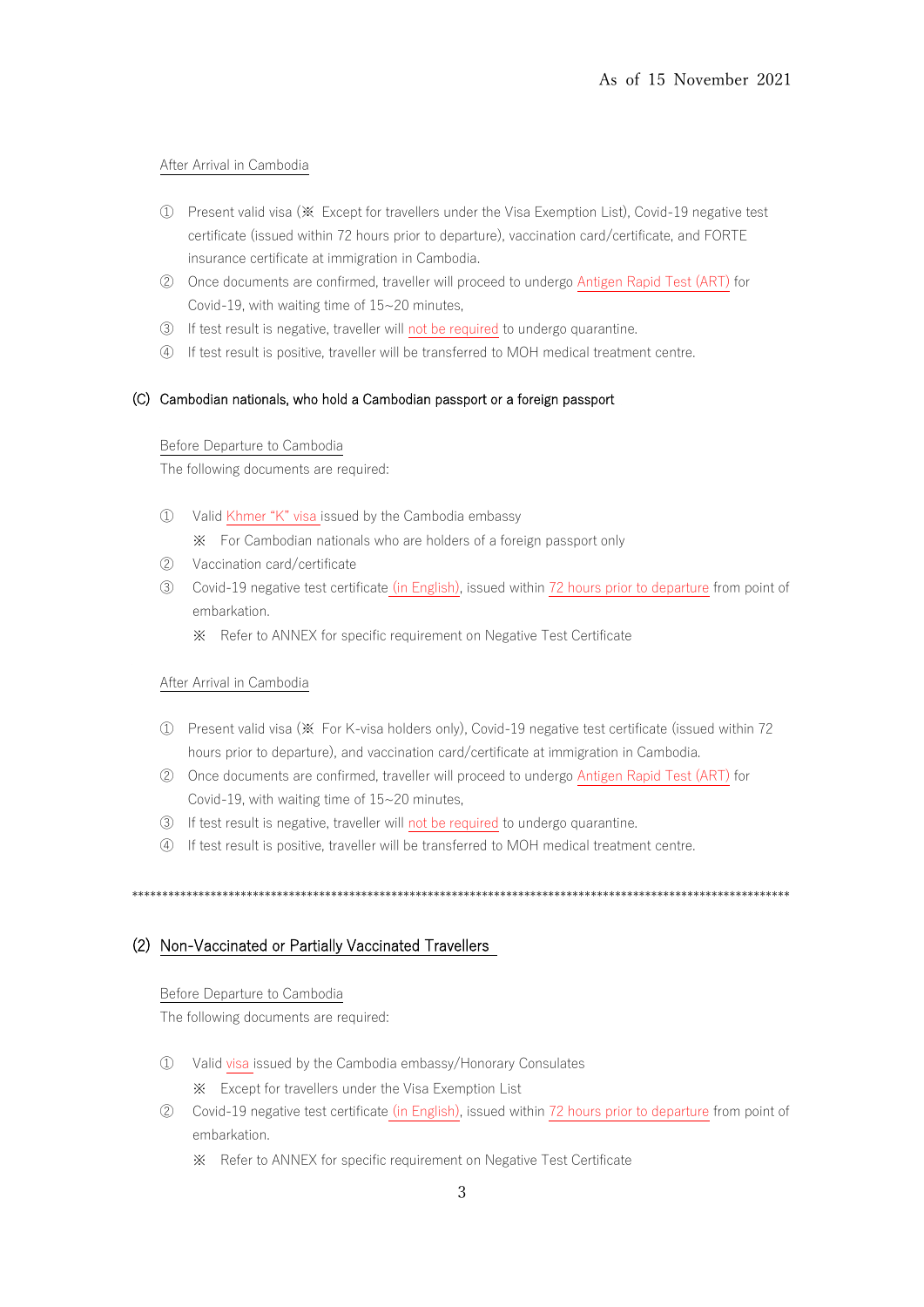- ③ FORTE Covid-19 insurance (Recommendable)
	- ※ Travellers (※ Except for A-visa and B-visa holders, Cambodians and K-visa holders) can purchase Covid-19 insurance from FORTE Insurance company. (USD90, with validity of 20 days, [https://www.forteinsurance.com/covid-19-insurance/\)](https://www.forteinsurance.com/covid-19-insurance/)
- ④ Hotel booking confirmation
	- ※ For travellers who choose to quarantine at Alternative State Quarantine (ASQ) hotels only
	- ※ Refer to ANNEX for list of available hotels under ASQ scheme

#### After Arrival in Cambodia

- ① Present valid visa (※ Except for travellers under the Visa Exemption List), Covid-19 negative test certificate (issued within 72 hours prior to departure), FORTE insurance certificate (※ Except for Except for A-visa and B-visa holders, Cambodians and K-visa holders), and hotel booking confirmation (※ For users of ASQ hotel scheme only) at immigration in Cambodia.
- ② Once documents are confirmed, traveller will proceed to undergo PCR testing.
- ③ If test result is negative, traveller will undergo 14-day compulsory quarantine.
- ④ If test result is positive, traveller will be transferred to MOH medical treatment centre.
- ⑤ For non-users of ASQ Hotel scheme, deposit of USD2,000 is required (※ Except for A-visa and Bvisa holders, Cambodians and K-visa holders).
	- ※ The deposit will be used to cover the 14-day hotel quarantine expenses (USD60~75 per night), PCR testing fee, transportation from airport to hotel, and medical treatment fee in the event if travellers is infected with Covid-19. Any remaining balance, if have, will be returned to traveller within 3 days after the end of quarantine period.
- ⑥ For non-users of ASQ Hotel scheme, travellers will be escorted to MOH's designated hotel (for foreign travellers), or designated quarantine facility (for Cambodians and K-visa holders) and proceed with 14-day compulsory quarantine.
- ⑦ For users of ASQ Hotel scheme, travellers will be escorted by hotel's transport.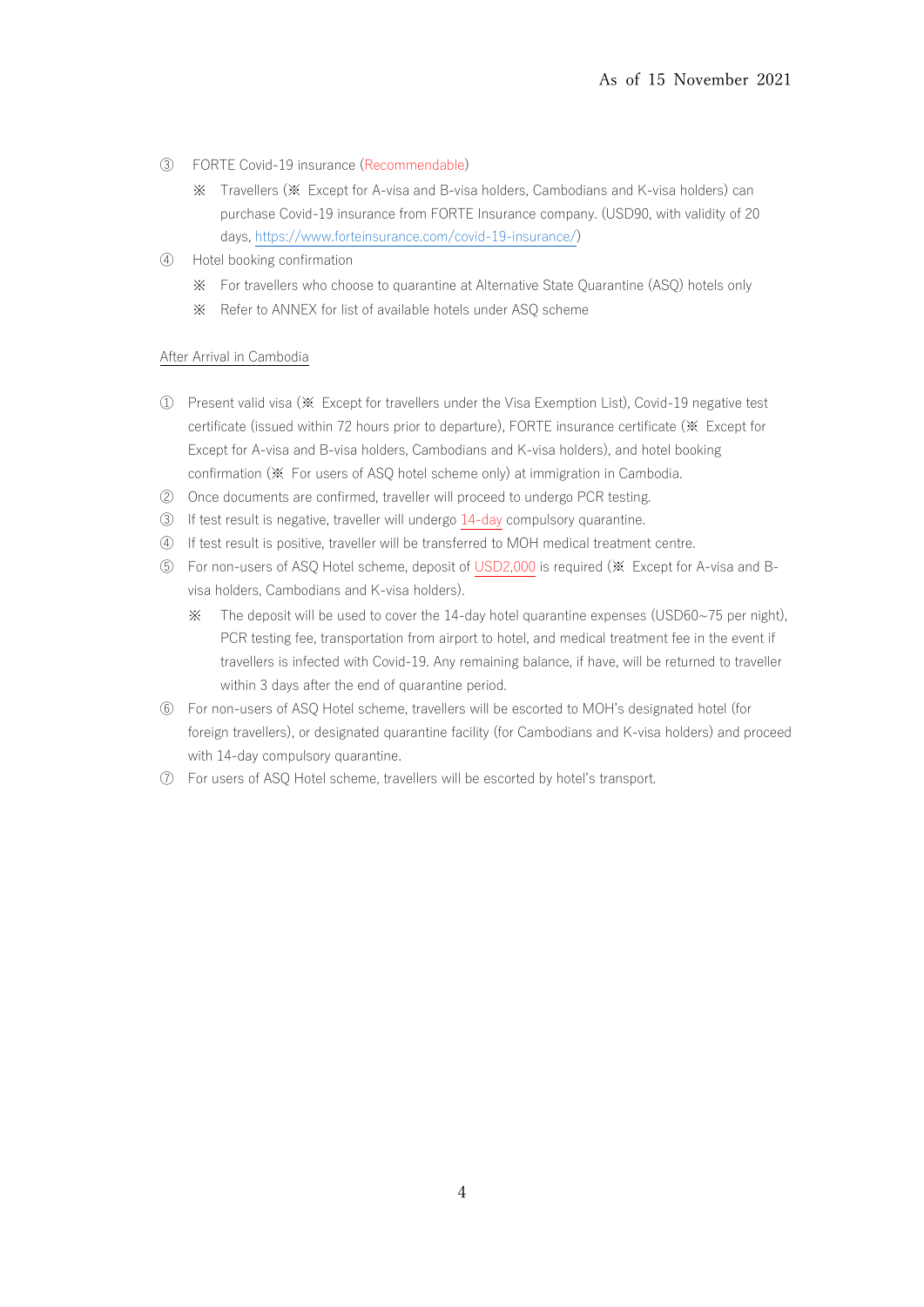# ANNEX

### A) Pre-flight Covid-19 Test・Medical Certificate

- 1. Pre-flight Covid-19 testing done via Nasal Swab is recommended.
- 2. Medical certificate must be issued within 72 hours prior to departure, not arrival. And it should be 72 hours from time of test result issued, not time of test administered. Therefore, if your flight is on Monday morning, 11.00am, your test result must be issued on Friday morning, from 11.00am and above. Bonus point if you can get your test result issued within 24~48 hours, just in case your flight got delayed suddenly.
- 3. Medical certificate to be computer-printed if possible, but doctor's signature and stamp must be hand-signed. We heard that hand-written medical certificates are not being accepted, and you may be rejected for plane boarding or deported on arrival.
- 4. Request your doctor to sign in blue ink if possible, to avoid looking like it's printed signature.
- 5. Medical certificate must be in English and must indicate "NASAL SWAB" and "NEGATIVE". Statement like "No Covid-19" is not accepted.
	- ※ Inform and request your doctor on all the above before taking the PCR test.

## B) Vaccination Card/Certificate

- 1. Second dose of vaccination must be administered at least 14 days or more before arrival in Cambodia, in order to be considered fully vaccinated.
- 2. Traveller's name, date of birth, nationality, vaccination name/manufacturer, date of vaccination, and number of vaccine doses must be indicated on the vaccination card/certificate.

## C) Alternative State Quarantine (ASQ) Hotel

Below are the available ASQ hotels for pre-booking:

- ① Sokha Phnom Penh Hotel & Residence URL: <https://www.sokhahotels.com.kh/phnompenh/>
- ② Courtyard by Marriott Phnom Penh URL: <https://www.marriott.co.jp/hotels/travel/pnhcy-courtyard-phnom-penh/>
- ③ Raffles Hotel Le Royal Phnom Penh URL: <https://www.raffles.com/phnom-penh/>
- ④ Sofitel Phnom Penh Phokeethra URL: <https://www.sofitel-phnompenh-phokeethra.com/>
- ⑤ Himawari Hotel URL:<http://www.himawarihotel.com/>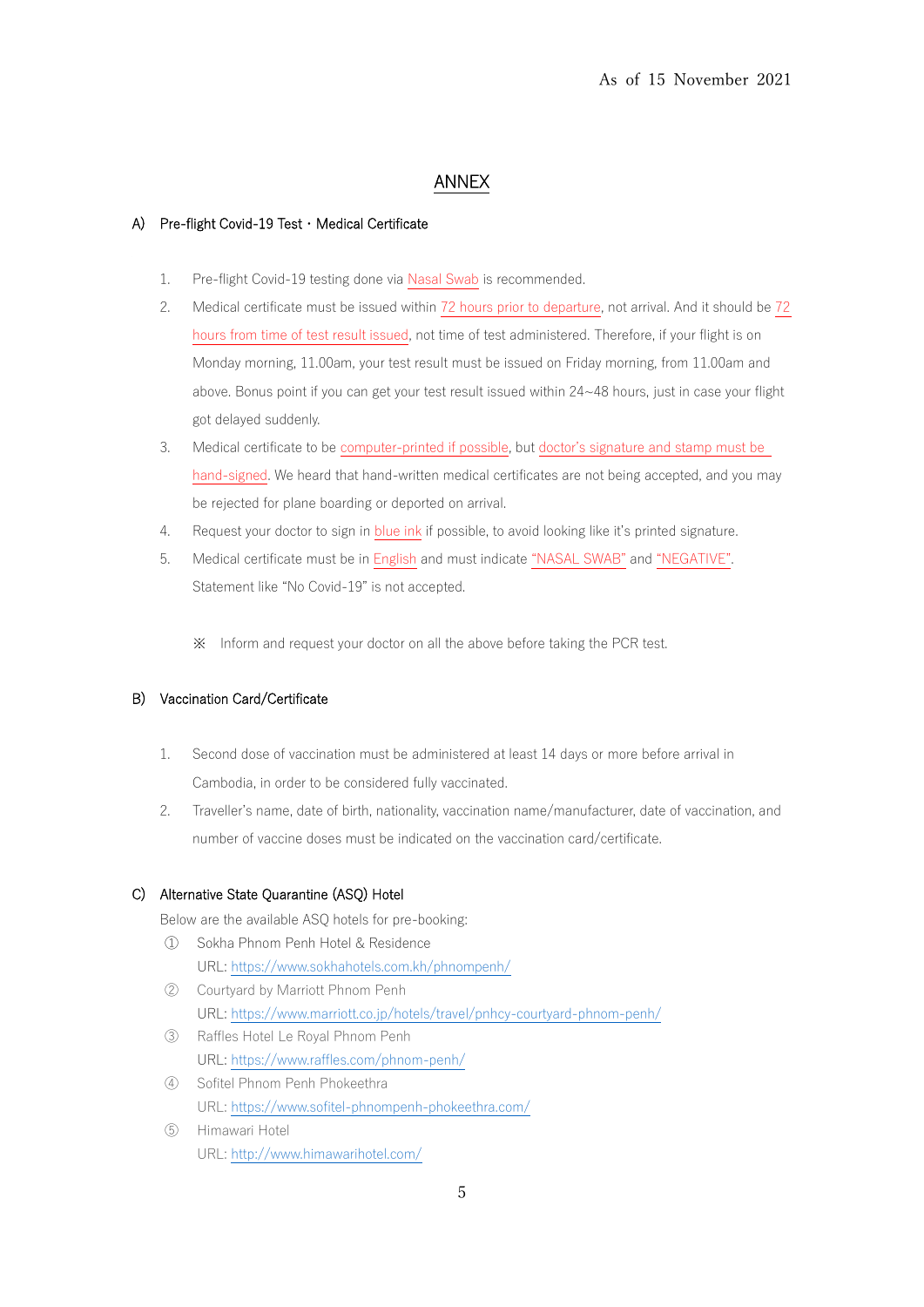### D) Deposit USD2,000

- 1. Deposit is required for all non-vaccinated/partially-vaccinated travellers, who are non-ASQ Hotel scheme users.
- 2. Deposit can be paid via cash or credit card. However, cash payment is highly recommended in case your credit card cannot be read by the ATMs at the airport or if machine is down. Or standby some cash just in case.
- 3. Note that some banks may charge an admin fee of USD30.
- 4. After paying the deposit, a receipt will be given. Keep the receipt safe with you at all times because you need it to get your deposit back.

### E) Others

For submission to airlines, immigration etc., where required, it is recommendable to print and prepare a few copies of the following documents before departure.

- ① PCR Negative Test Certificate
- ② Vaccination Certificate
- ③ FORTE Insurance Certificate
- ④ Hotel Confirmation Booking (※ For users of ASQ hotel scheme only)

#### Summary

The revision this time has brought about a significant number of changes to the entry requirement into Cambodia. We ask for all travellers to check and be aware of the category they are under, and prepare the necessary documents accordingly. We also recommend to have a copy of official statements on Covid-19 requirements released by Cambodia's MFAIC (Ministry of Foreign Affairs & International Cooperation), Ministry of Health, or SSCA (State Secretariat of Civil Aviation) to show as proof and for explanation to airlines or immigration etc. if required. In any case, always check for the latest updates with embassy/honorary consulates, as well as the airline company you are using, once more before departure. Once again, we urge everyone to be Socially Responsible – Wear Mask, and practise Social Distance.

#### Website Link(s):

- 1. 在日本カンボジア王国大使館 Royal Embassy of Cambodia in Japan [http://www.cambodianembassy.jp/web2/?page\\_id=4377&lang=en](http://www.cambodianembassy.jp/web2/?page_id=4377&lang=en)
- 2. カンボジア外務省 Ministry of Foreign Affairs and International Cooperation, Cambodia <https://www.mfaic.gov.kh/covid-19>
- 3. 在カンボジア日本国大使館 Embassy of Japan in Cambodia [https://www.kh.emb-japan.go.jp/itpr\\_ja/b\\_000197.html](https://www.kh.emb-japan.go.jp/itpr_ja/b_000197.html)